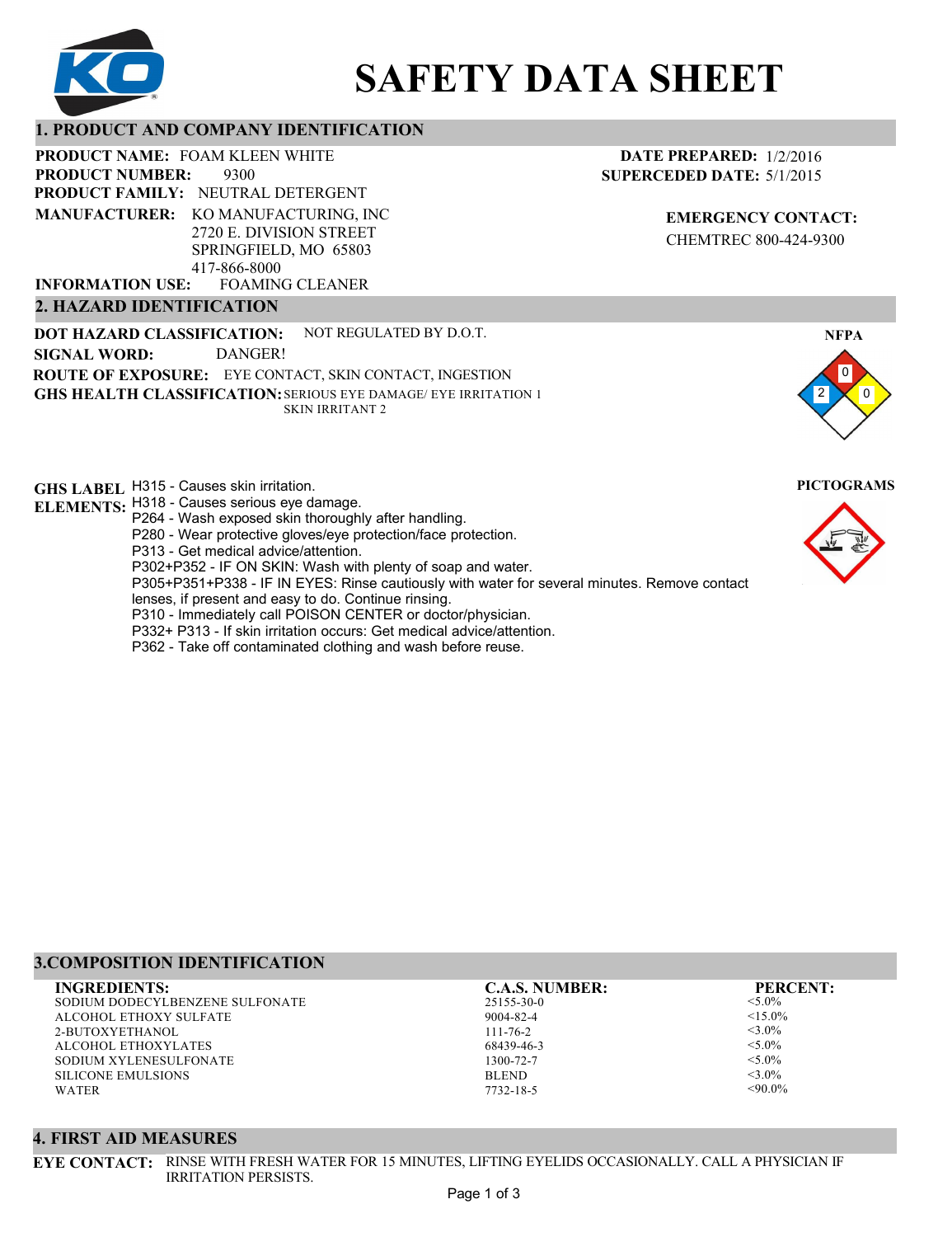#### **4. FIRST AID MEASURES - CONTINUED**

**SKIN CONTACT:** RINSE WITH PLENTY OF FRESH WATER AND REMOVE CONTAMINATED CLOTHING IMMEDIATELY. CALL A PHYSICIAN IF IRRITATION PERSISTS.

**INGESTION:** RINSE MOUTH WITH FRESH WATER. DO NOT INDUCE VOMITING. CALL A PHYSICIAN IMMEDIATELY. IF CONSCIOUS, GIVE LARGE QUANTITIES OF WATER. DO NOT GIVE ANYTHING BY MOUTH IF UNCONSCIOUS.

**INHALATION:** IF OVERCOME BY EXPOSURE, REMOVE VICTIM TO FRESH AIR IMMEDIATELY. GIVE OXYGEN OR ARTIFICIAL RESPIRATION AS NEEDED. CALL A PHYSICIAN IMMEDIATELY.

#### **5. FIRE FIGHTING MEASURES**

**FLAMMABLE PROPERTIES:** NON FLAMMABLE.

**FLASH POINT:** DOES NOT FLASH.

**SUITABLE EXTINGUISHING MEDIA:** DRY CHEMICAL, FOAM OR CARBON DIOXIDE, WATER SPRAY.

**UNSUITABLE EXTINGUISHING MEDIA:** NOT ESTABLISHED.

**SPECIFIC HAZARDS ARISING** NONE KNOWN.

**FROM THE CHEMICAL:**

**PROTECTIVE EQUIPMENT AND** WEAR SELF-CONTAINED BREATHING APPARATUS (PRESSURE DEMAND MSHA/NIOSH

**PRECAUTIONS FOR FIREFIGHTERS:** APPPROVED) AND FULL PROTECTIVE GEAR.

#### **6. ACCIDENTAL RELEASE MEASURES**

**PERSONAL PRECAUTIONS:** AVOID CONTACT WITH EYES AND SKIN. SPILL AREA MAY BE SLIPPERY. WEAR PROPER PROTECTIVE EQUIPMENT WHEN DEALING WITH RELEASE.

**ENVIRONMENTAL PRECAUTIONS:** CONTAIN SPILL TO AVOID RELEASE TO THE ENVIRONMENT. KEEP CONTAINER TIGHTLY CLOSED WHEN NOT IN USE.

**METHODS FOR CONTAINMENT** COLLECT FOR DISPOSAL USING AN INERT ABSORBENT MATERIAL AND TRANSFER TO A **AND CLEAN-UP:** CONTAINER FOR REUSE OR DISPOSAL.

#### **7. HANDLING AND STORAGE**

**HANDLING:** HANDLE WITH CARE AND AVOID CONTACT WITH EYES AND SKIN. ALWAYS WEAR PROPER CHEMICAL RESISTANT PROTECTIVE EQUIPMENT 29CFR1910.132-138. WASH THOROUGHLY AFTER HANDLING.

**STORAGE:** STORE IN A COOL, DRY PLACE. KEEP OUT OF REACH OF CHILDREN. KEEP LID TIGHTLY CLOSED WHEN NOT IN USE.

#### **8. EXPOSURE CONTROLS/PERSONAL PROTECTION**

**ENGINEERING CONTROLS:** NONE REQUIRED UNDER NORMAL USE.

**EYE / FACE PROTECTION:** CHEMICAL SAFETY GLASSES.

**SKIN PROTECTION:** CHEMICAL RESISTANT GLOVES.

**THRESHOLD LIMIT VALUE (TLV):** 2-BUTOXYETHANOL, 20 PPM

#### **9. PHYSICAL AND CHEMICAL PROPERTIES**

**PHYSICAL STATE:** LIQUID. **APPEARANCE: ODOR: BOILING POINT: FREEZING POINT:** NOT ESTABLISHED. **SPECIFIC GRAVITY:** 1.03 **pH (1%): EVAPORATION RATE:** NOT ESTABLISHED. **FLASH POINT: LOWER FLAMMABILITY/EXPLOSIVE LIMIT:** NOT ESTABLISHED. **UPPER FLAMMABLE/EXPLOSIVE LIMIT:** NOT ESTABLISHED. NOT ESTABLISHED. 8.0-9.0 DOES NOT FLASH. CLEAR YELLOW LIQUID. BUBBLE GUM SCENT. **VISCOSITY: REALITIVE DENSITY:** 8.6 LBS./GL. **SOLUBILITY: VAPOR PRESSURE:** NOT ESTABLISHED. **VAPOR DENSITY:** NOT ESTABLISHED. **DECOMPOSITION** NOT ESTABLISHED. **TEMPERATURE: PARTICAL COEFFICIENT:** NOT ESTABLISHED. **N-OCTANOL/WATER** NOT ESTABLISHED. SOLUBLE.

**AUTO-IGNITION TEMPERATURE:** NOT ESTABLISHED.